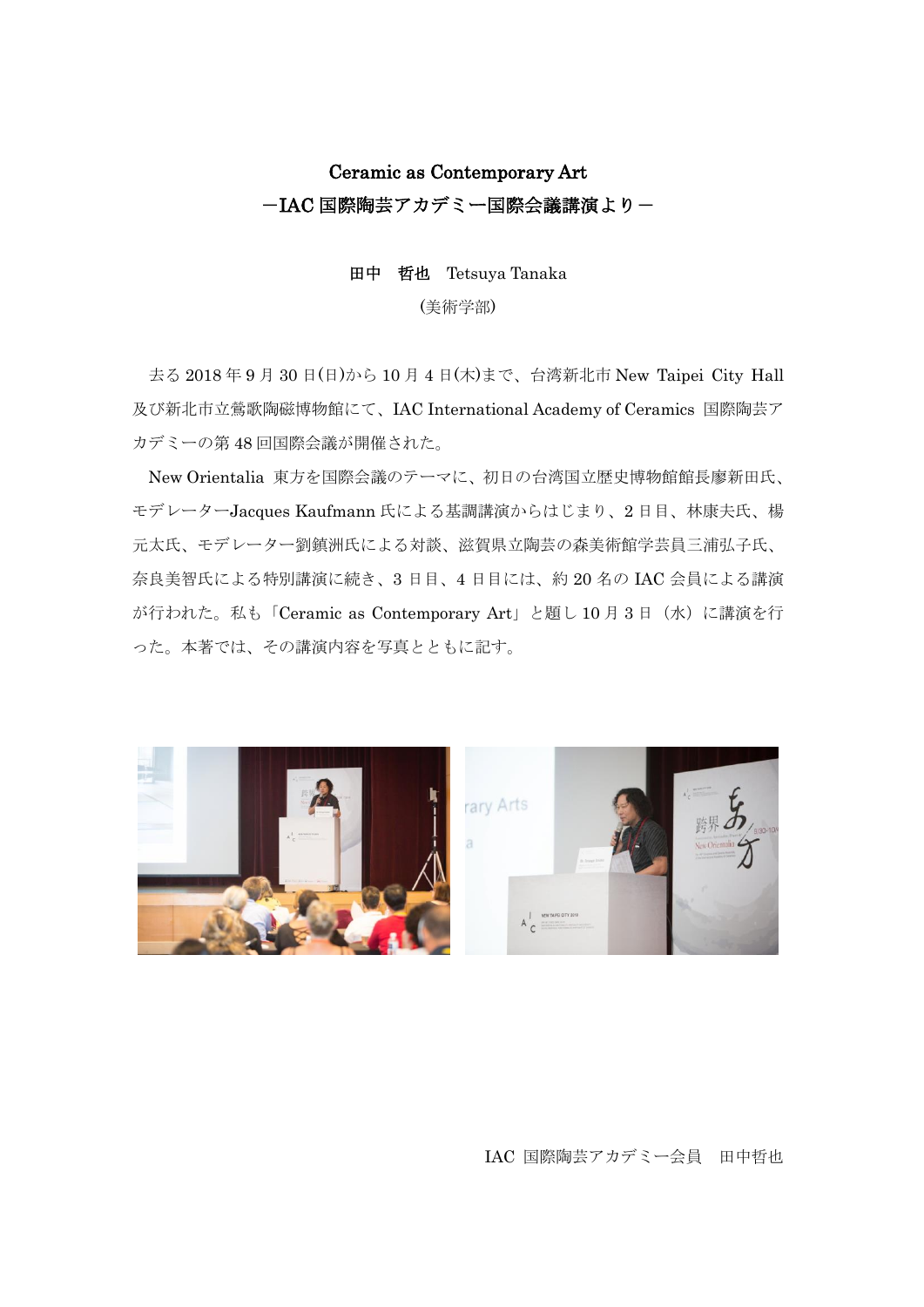My name is Tetsuya Tanaka. I come from SHIGARAKI, Japan. Today, I will give a presentation on my work which is ceramic works as contemporary art.



My first series are QOO series. This name from Chinese or Japanese character 漢字 空. This means sky or empty. For over ten years I am making ceramic works that were combined with metal. Though these works look like genuine metallic products, the main material is ceramics and only a few parts are real metal. This is 空(QOO)-KINMIRAI Nostalgia. This work is over 3 Meter. I exhibited it at BIWAKO biennale that international contemporary art biennale. I exhibited in old Japanese house. Recently in Japan, exhibiting contemporary art pieces in traditional space become trend. I feel contemporary art pieces are suitable to Japanese traditional space. Japanese traditional architecture is based on ZEN spirit. There is no decoration. Only there is comfortable space made of natural things such as light, wind, and so on. ZEN spirit is similar to concept of minimal art that fashioned at 20 century in U.S.A. and Europe. Maybe it is reason I feel so.



This is one of Thinking on the Wall series. Thinking on the Wall series combine ceramic and metal thing also. This part is motor head of grinder. Sometimes I use scrap things.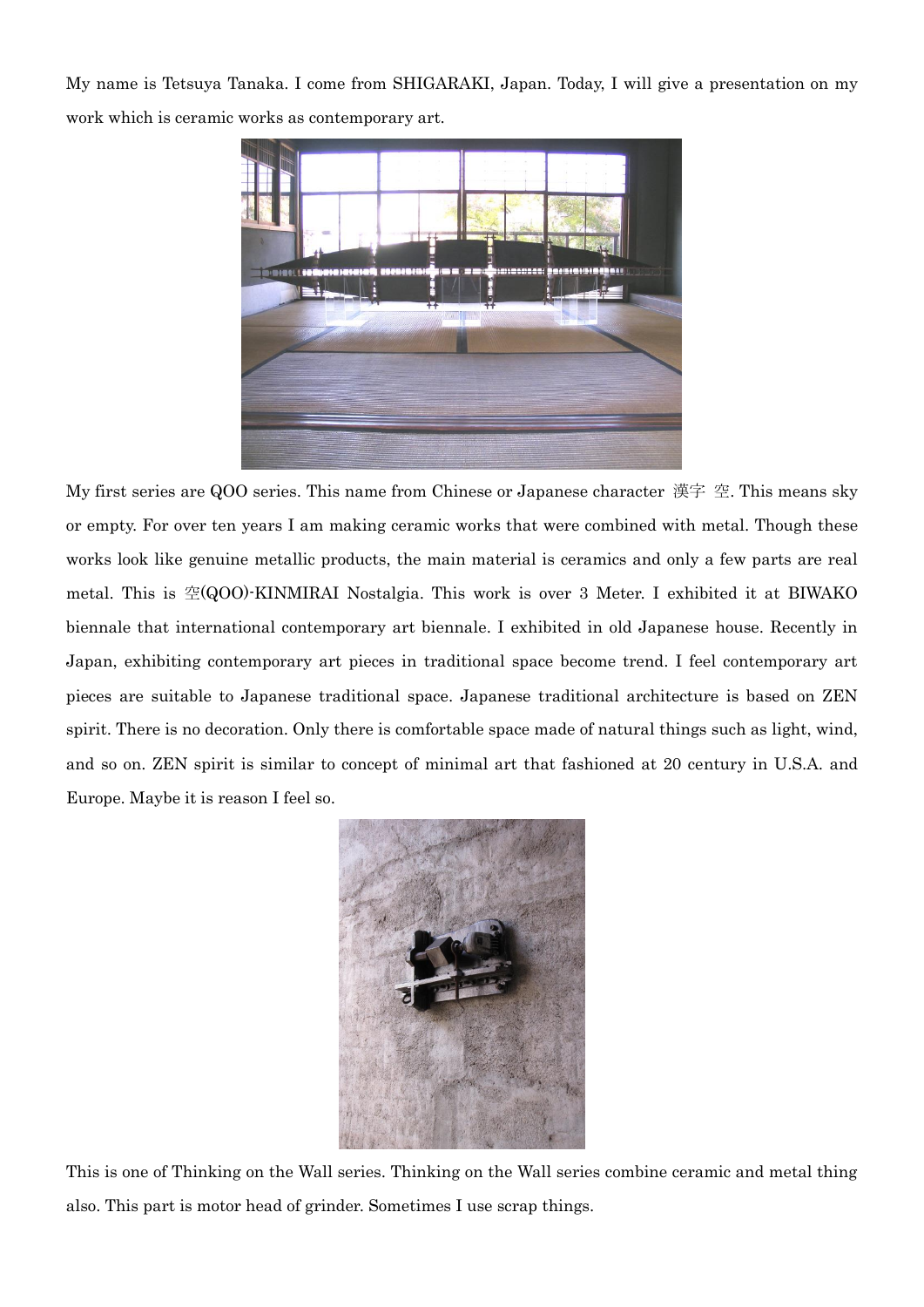

These are tea wares. I am making functional art pieces also. Many Japanese ceramic artists are making fine art piece and functional art pieces both. There is almost no border between arts and crafts in Japanese ceramic arts. Japanese craft is called "KOUGEI". KOUGEI is slightly different from Western craft. In the West, art is considered to be higher than craft. In Japan, KOUGEI and arts is the same, sometimes the KOUGEI is higher than art. Please imagine sometimes one tea bowl is traded at 30 thousands euro. These tea bowls are not antique. Japanese contemporary ceramic art is growing from this KOUGEI.



This is a flower vase. Japanese post war modern ceramic artists developed ceramic sculpture from functional objects like flower vase. In our generation, there are ceramic sculptures already. Sometimes I put sculptural element back into functional objects.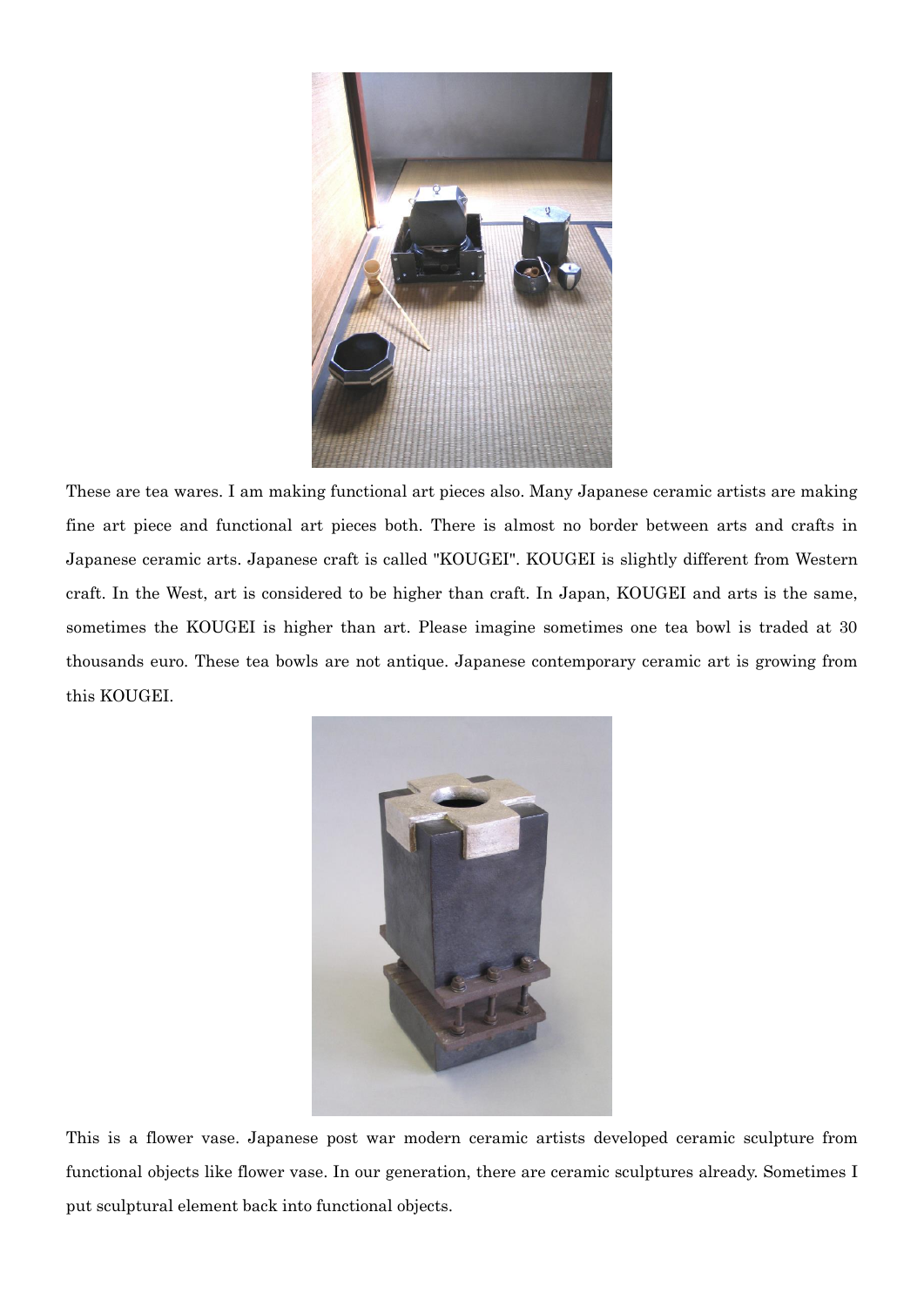

Next are recent works. I am trying approach to contemporary art from ceramic art. We as a potter, make vessels. I am making vessels for invisible or things without shapes and volume. For example vessel for sounds, vessel for time, vessel for light or rays. This is HIBIKI vessel for sounds. If you stand in front of this work, you can hear outside sounds from works inside.



This is KAGAYAKI. KAGAYAKI is vessel of lights or rays. I made KAGAYAKI body by translucent clay. I illuminated it with LED light from inside.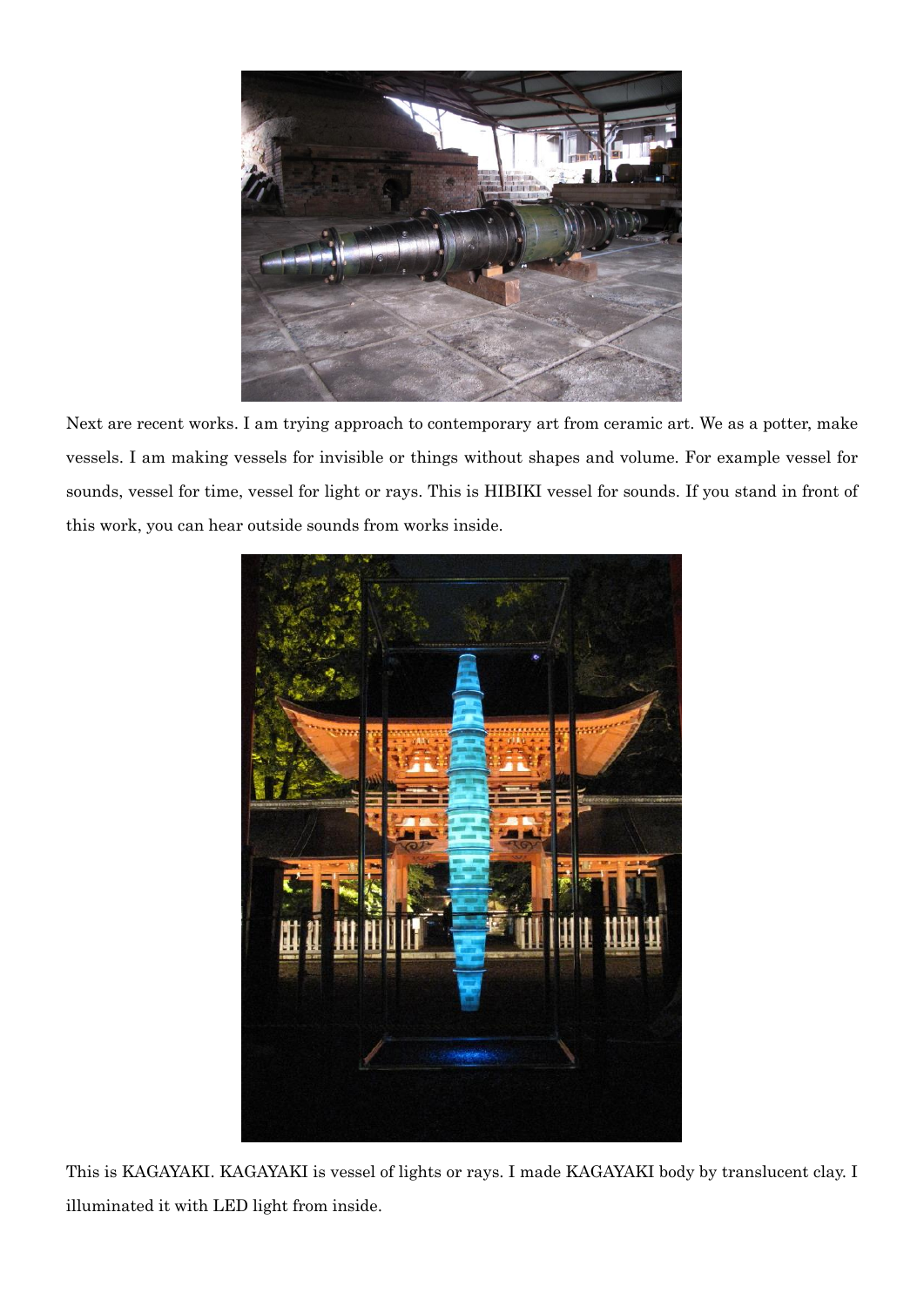

This is installation work. I exhibited it at Kobe biennale. Kobe is a big port town. There are so many containers for shipping. I exhibited these in 12 meter container.



This is KAGAYAKI‐Vessel of light. I exhibited this work at Gyeonggi International Ceramic Biennale 2015 in Korea.